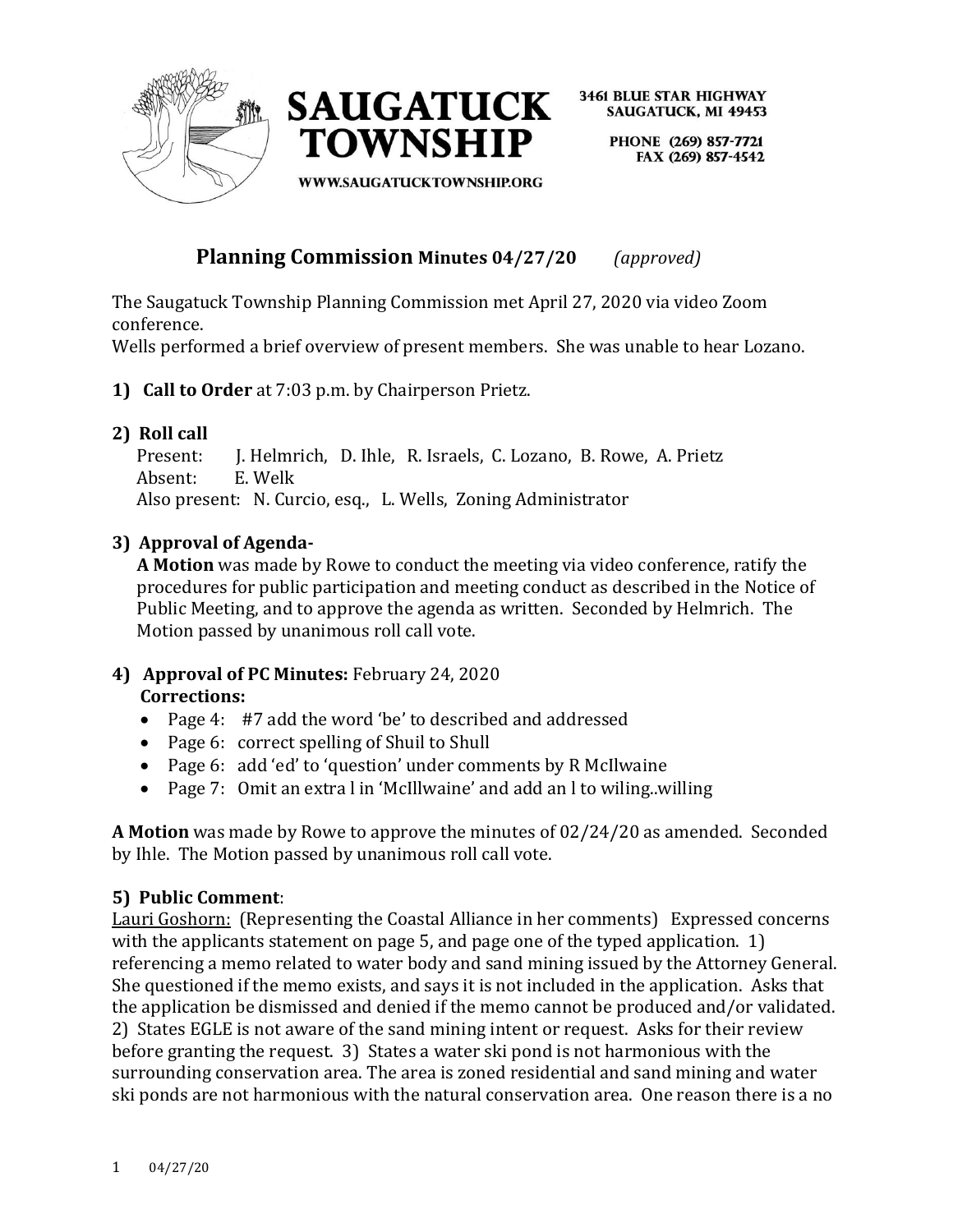



> PHONE (269) 857-7721 FAX (269) 857-4542

WWW.SAUGATUCKTOWNSHIP.ORG

wake zone to is decrease noise for the homes on the River. This will increase noise. The Alliance is requesting that the commission 1) Deny a permit until the AG memo is produced 2) Require a review and permit by EGLE and 3) Require non motorized use on the existing pond.

Roy McIlwaine: Read a letter from 5 residents referencing a 10 acre water ski pond on the site. States the owner benefits financially by removing the sand. Suggests the PC deny the SAU and the owner redistribute the sand around the area. (Reference letter included in the meeting Agenda packet from 5 homeowners in the area).

# **7) Old Business:**

Special Approval Use:

Consideration for a Special Approval Use application from Chad VanHorn for a Mineral Extraction, Sand Mine in the R-1 district.

• Parcel Numbers – 20-003-063-07, 20-003-063-06, 20-003-063-05, 20-003-063-04, 20-003-063-17, 20-003-063- 16, 20-003-063-15, 20-003-063-14, 20-003-065-05, 20-003-065-04, 20-003-065-03, 20-003-065-02, 20-003-063-13, 20-003-063-11, 20-003-063-09, 20-003-063-08, 20-003-063-18

Mr. VanHorn thanked the Board for their efforts in holding the meeting. He reviewed the draft resolution proposed by our Attorney and felt it reasonable. He hopes the Board finds it reasonable as well.

Wells reviewed the requirements for an SAU as outlined in a memo dated April 21, 2020 to the Planning Commission *RE: Special Approval Use for Sand Mining (updated)* She explained the commission reviewed this item in February and conducted a public

hearing with public comments at that time. She further explained it is a 47 acre site and the special land use we are reviewing this

evening is " for sand mining and the removal of sand from the property".

She reviewed the SAU standards and the updated information to those standards. **See attachment A**

Summary from Wells:

All uses shall be established and maintained in accordance with State regulations. The attorney and staff have prepared a resolution which includes that the site and all operational use shall be in accordance with State, Local and Federal standards. Blue Star Highway will be used as the haul route; confirmed by the Allegan road commission.

If the excavation exceeds 5 acres all State and Federal permits must be furnished to the Township.

No fixed machinery or excavation shall be maintained within 50' of the property line. No new private road is permitted.

If the use is considered to be a public hazard a security fence will be required in the area of hazard to discourage trespassing.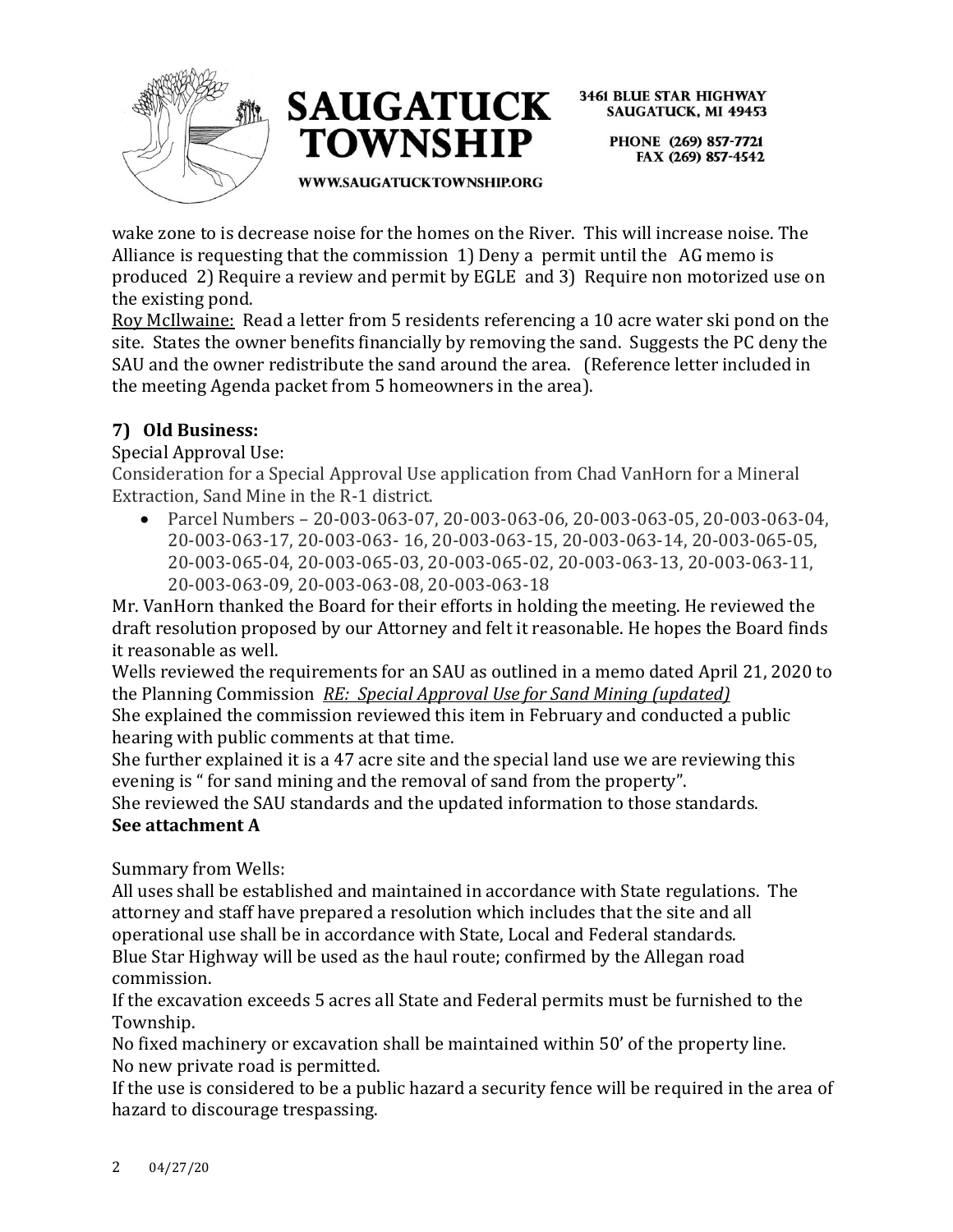



> PHONE (269) 857-7721 FAX (269) 857-4542

**WWW.SAUGATUCKTOWNSHIP.ORG** 

A gate will be installed at the Blue Star access and the applicant has offered signage for trucks and trail users. It is also included as an added condition.

The PC can establish routes and the Blue Star highway will be the haul route. There are dust control measures outlined. The area shall be maintained in a neat and orderly condition.

A bond amount (\$100,000.00) was established to include any repairs to the Blue Star Trail and site resolution.

Practices shall include minimizing dust, and rock and stock piling excavated material. The site buffer shall be maintained for dust control. The gradient shall not be steeper than 3:1 slope and top soil shall be spread over the area to 4", seeded and maintained. The restoration plan includes a 36 month completion time frame.

Also it will conform to the general land use SAU section 40:693'

Summary from Wells:

The Planning Commission can set a time frame for the operation and the operation shall be harmonious to the area.

The mining operation is temporary.

The health, safety and welfare of the area have been addressed and standards are included to assure conformity to State, Local and Federal laws.

The Allegan Co. Road Commission has provided a letter of support. No trespassing signs are posted and they do not anticipate additional land use accommodation from providers.

## **Discussion:**

Helmrich questioned the 36 month time frame. Curcio explained that the time frame took into consideration probable issues with the Covid-19 virus and also a period of time for reclamation once the sand is removed. VanHorn confirmed that the initial request was for 48 months but it is now 36 months.

Helmrich questioned the gate on Blue Star and VanHorn explained the fence has been ordered from Fence Consultants but they are currently figuring out if they are able to work due to the State virus restrictions. In the meantime there is a locked cable across the property.

Helmrich questioned 'additional demand use' and the wording of such. Lynee explained that she was referencing use in comparison to other sand mining and not the overall use of the property.

Helmrich also questioned a reference from VanHorn regarding a communication from the AG office in 2018 regarding this project and asked for clarification on the reference and if it could be reviewed by the commission. VanHorn explained that the AG reference at this time is now a mute point as he is now working and fully committed to working with the Township and planning commission. Curcio confirmed that the applicant is here for sand mining only and it has been built into the resolution that the applicant will have to obtain any State permit if required. He also explained that it is often customary for the AG to take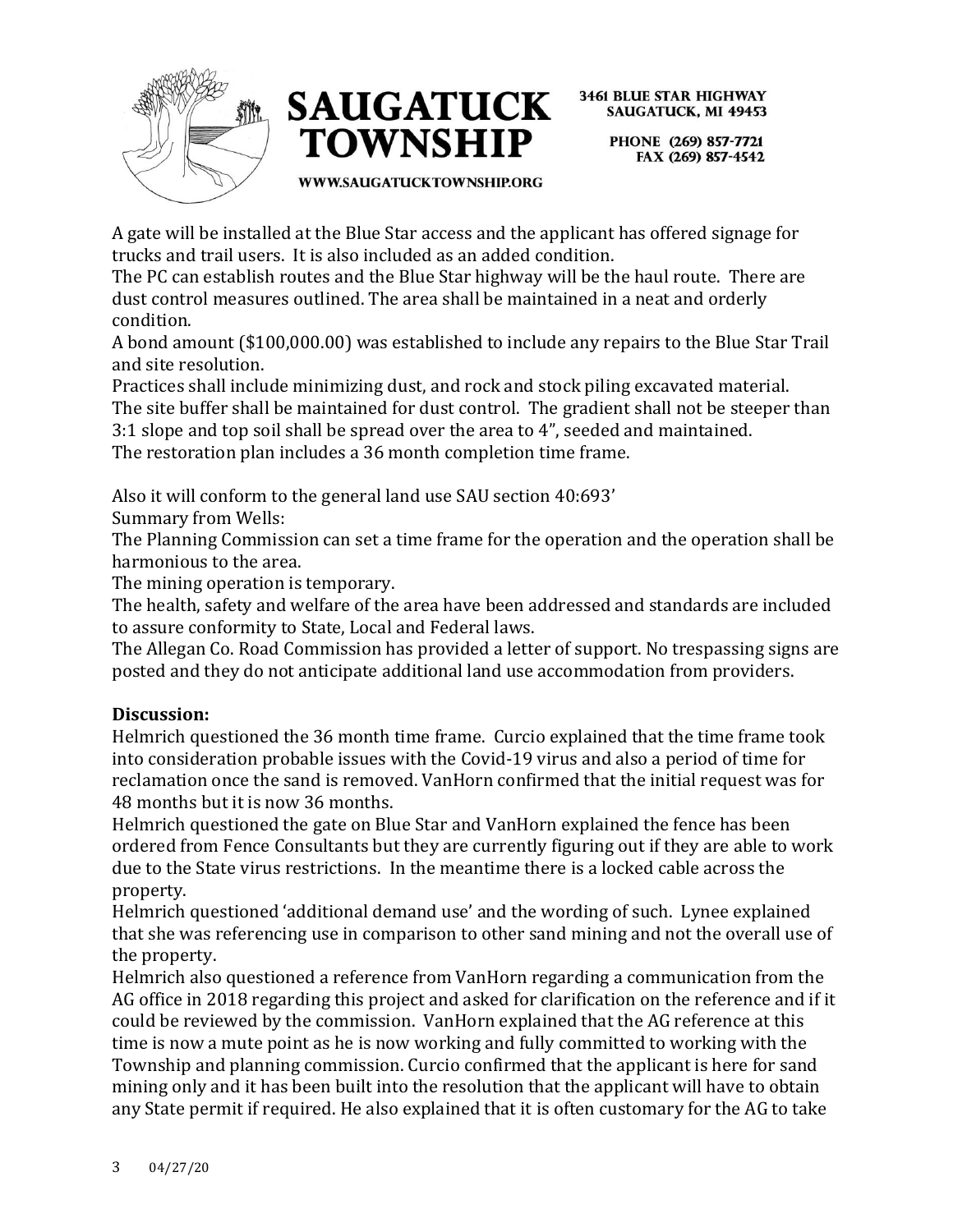



> PHONE (269) 857-7721 FAX (269) 857-4542

WWW.SAUGATUCKTOWNSHIP.ORG

position on legal issues by letter, verbally or memo but it is not necessary for this application. The proposed resolution is clear that a permit from EGLE will be obtained for the mining. If an inland in-land lake is proposed at some point in time, a permit from EGLE will be necessary.

Lozano questioned the bike path crossing. Prietz explained the bike path signs are part of the resolution.

Lozano expressed concern about the number of trucks crossing the path. VanHorn explained that he has taken a further step than what is required in the resolution. He is adding an additional sign along the drive so truck will have to stop at the bike path. Ihle suggested a steel plate or something to add integrity to the path.

Ihle expressed concern over trucks leaving the site, turning left into traffic. VanHorn referenced a study done by the road commission and their determination was based on 10,000 cars per day in that area. The fire department estimates there is 7,000 cars per day at the specific area. Both indicate that the access from Blue Star is adequate.

Ihle also questioned dust control and possible potential for a water truck. VanHorn explained he will be paving the first three hundred feet, beyond that he will have a cobbled strip, and he is using Southwest Michigan for dust control. He also explained that he will check on the availability of a water truck and is willing to proactively do this.

Israels questioned the time frame of 07:00 a.m. to 8:00 p.m. and suggested shortening the time frame, and also consider the holidays as a four day period. VanHorn explained that the hours of operation M-F would be difficult to change but has agreed to eliminate weekend hauling and will agree to extending all holidays to a four day period of 'no trucking'. Israels questioned what a 'few dozen trucks' mean. VanHorn explained the calculation in the proposal based on weight and traffic. Israels asked about discouraging double loaded trucks (train trucks) and VanHorn explained he will 'dis-incentivize' operators so it will not be in their interest to use train trucks.

Curcio commented on procedure and recommended that if the PC is ready to approve the application resolution one of the conditions would be that Mr. VanHorn will work with the Township staff to incorporate items agreed upon this evening into the resolution. The applicant will comply with statements made during this meeting.

Helmrich wondered if we should table the resolution and vote until May. Curcio explained that the applicant was specific enough in this discussion that there is not a need to postpone addressing the resolution. Curcio further explained that the driveway will meet the requirements of the Allegan Co. Road Commission, as discussed, and the Township driveway requirements. VanHorn explained that the driveway will be paved to the road. Helmrich stated that a representative from EGLE who oversees sand mining is planning to visit the site this week and asked VanHorn if he was aware. VanHorn referred this to his attorney who stated he was not aware of an impending visit this week but they have visited the site at other times.

Prietz thanked the attorney, staff and participants for their time and efforts in the discussion this evening.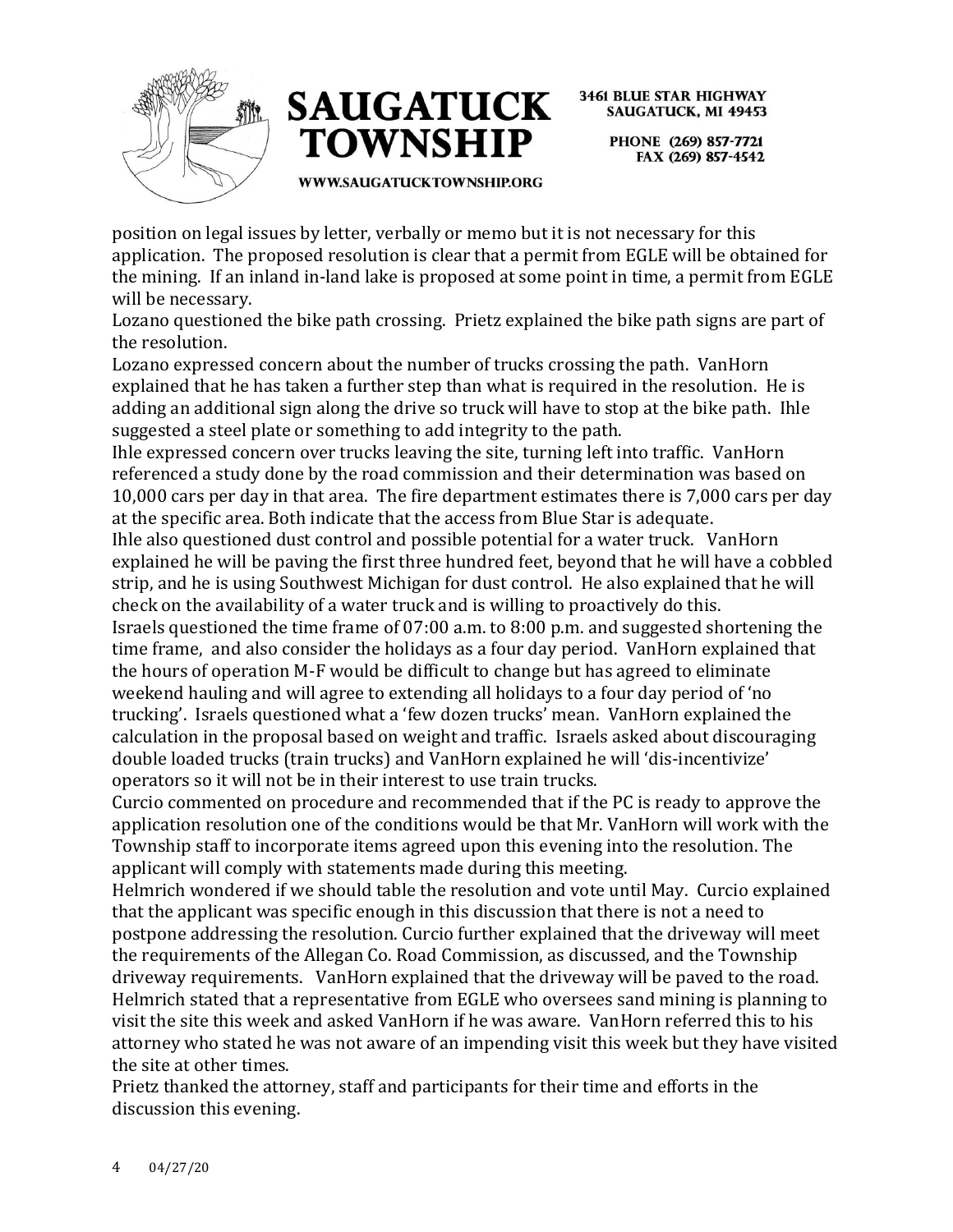



> PHONE (269) 857-7721 FAX (269) 857-4542

WWW.SAUGATUCKTOWNSHIP.ORG

A **Motion** was made by Israels to adopt the proposed resolution with the understanding that we incorporate the changes discussed and agreed upon this evening, as recommended by our attorney. Seconded by Ihle.

**Discussion:** Helmrich voiced that he would like to table the decision until the next meeting.

The Motion passed by roll call vote 5:1, Helmrich voting no.

Prietz again thanked everyone for their participation in the meeting.

## **8. Public Comment:**

- L. Goshorn: expressed she finds it interesting that the commission passed it prior to other permitting, but doesn't understand the legal process, and glad it is on the docket for pending approval by EGLE.
- R. McIlwaine: expressed that not one member of the commission brought up the concern of this project fitting into the neighborhood character. Stated we approved a single family 10 acre pond for power boat water skiing in a residential area with sand mining involved.
- D. Swan: Expressed he spoke with the sand mining manager at the DEQ (referring to EGLE) and they are not aware of this project. He said the DEQ (referring to EGLE) is shocked that this is going on and they will visit the site this week.

# **9. Board Discussion/Update:** from J. Helmrich

- Township board conducted its first remote meeting via Zoom on April 8, 2020.
- The newly revised Administrative Policy Handbook was adopted by a 5 0 vote. It is available on the website.
- Manager Graham presented a first draft for the Fiscal Year 2021 budget which must be presented publically and adopted before July 1. Many improvements have been made to the format of the budget to increase transparency and improve understanding.
- A second agreement was approved to allow for an applicant to pay water connection fees over time; Cubbage Construction on Just Barns Drive.
- Road projects for remainder of FY2020 and a plan for FY 2021 were reviewed.
- A discussion was held on reviewing and possibly amending the current Short Term Rental policy.
- Manager Graham reviewed the status of the 'Board Goals' which were adopted in December, 2019.
- Public Comment by P.C. Chair Prietz. He asked the Board to consider and include better response times for both the North and South sides of the Township in their emergency response.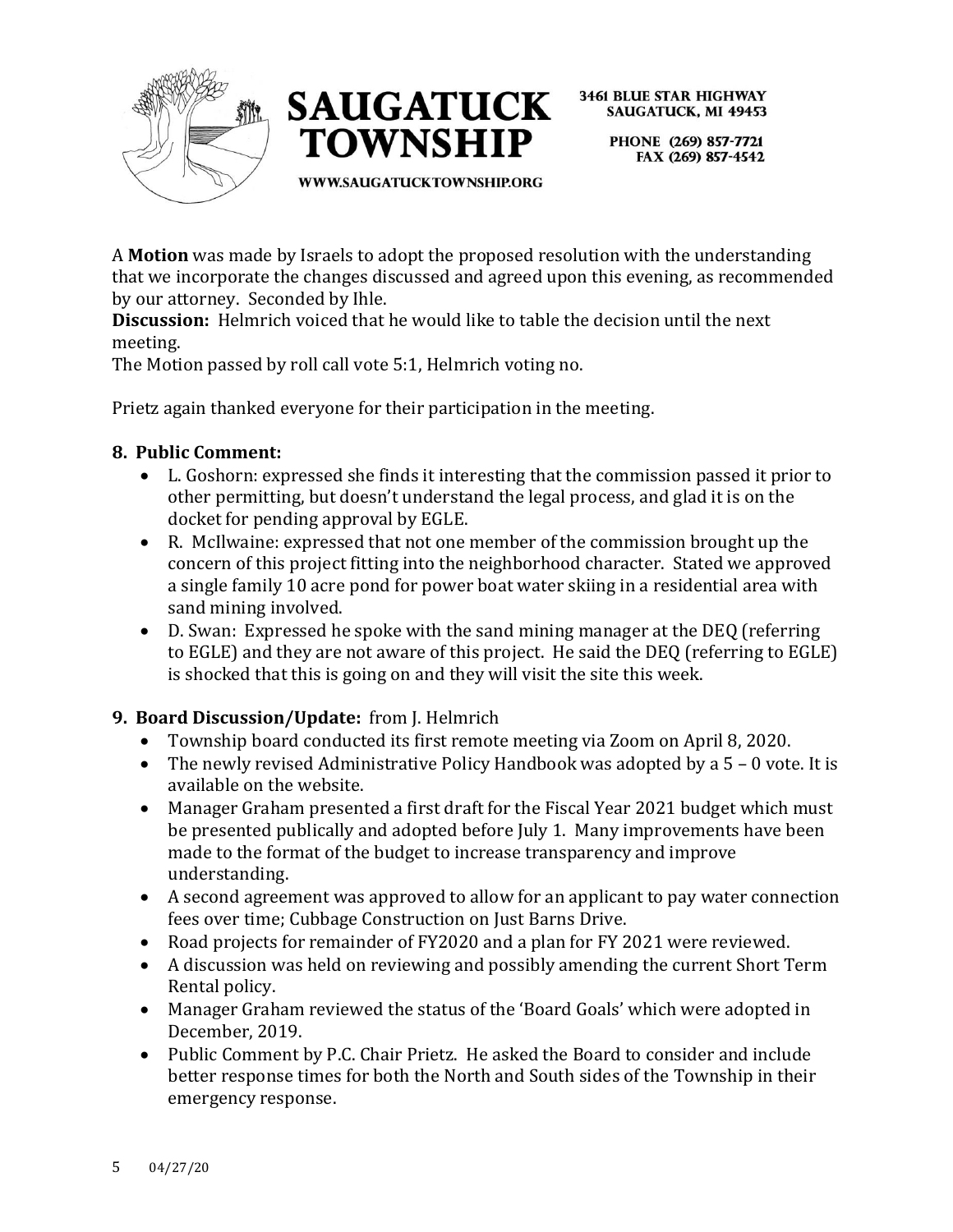



> PHONE (269) 857-7721 FAX (269) 857-4542

• Next Township Board meeting is Wed., May 13, 2020 at 6:00pm via Zoom.

## **10. Adjourn**

A **motion** was made by Israels to adjourn the meeting at 08:24 p.m. Seconded by Rowe. Motion passed by unanimous role call vote.

Next P.C. meeting: (scheduled) May 18, 2020 07:00 p.m.

Motions:

1. A **Motion** was made by Rowe to conduct the meeting via video conference, ratify the procedures for public participation and meeting conduct as described in the Notice of Public Meeting, and to approve the agenda as written. Seconded by Helmrich. The Motion passed by unanimous roll call vote.

2. A **Motion** was made by Rowe to approve the minutes of 02/24/20 as amended. Seconded by Ihle. The Motion passed by unanimous roll call vote.

3. A **Motion** was made by Israels to adopt the proposed resolution with the understanding that we incorporate the changes discussed and agreed upon this evening, as recommended by our attorney. Seconded by Ihle. The motion passed by 5:1 role call vote, Helmrich voting no.

4. A **Motion** was made by Israels to adjourn the meeting at 08:24 p.m. Seconded by Rowe. The Motion passed by unanimous role call vote.

Respectfully,

R. Israels, P.C. Sec.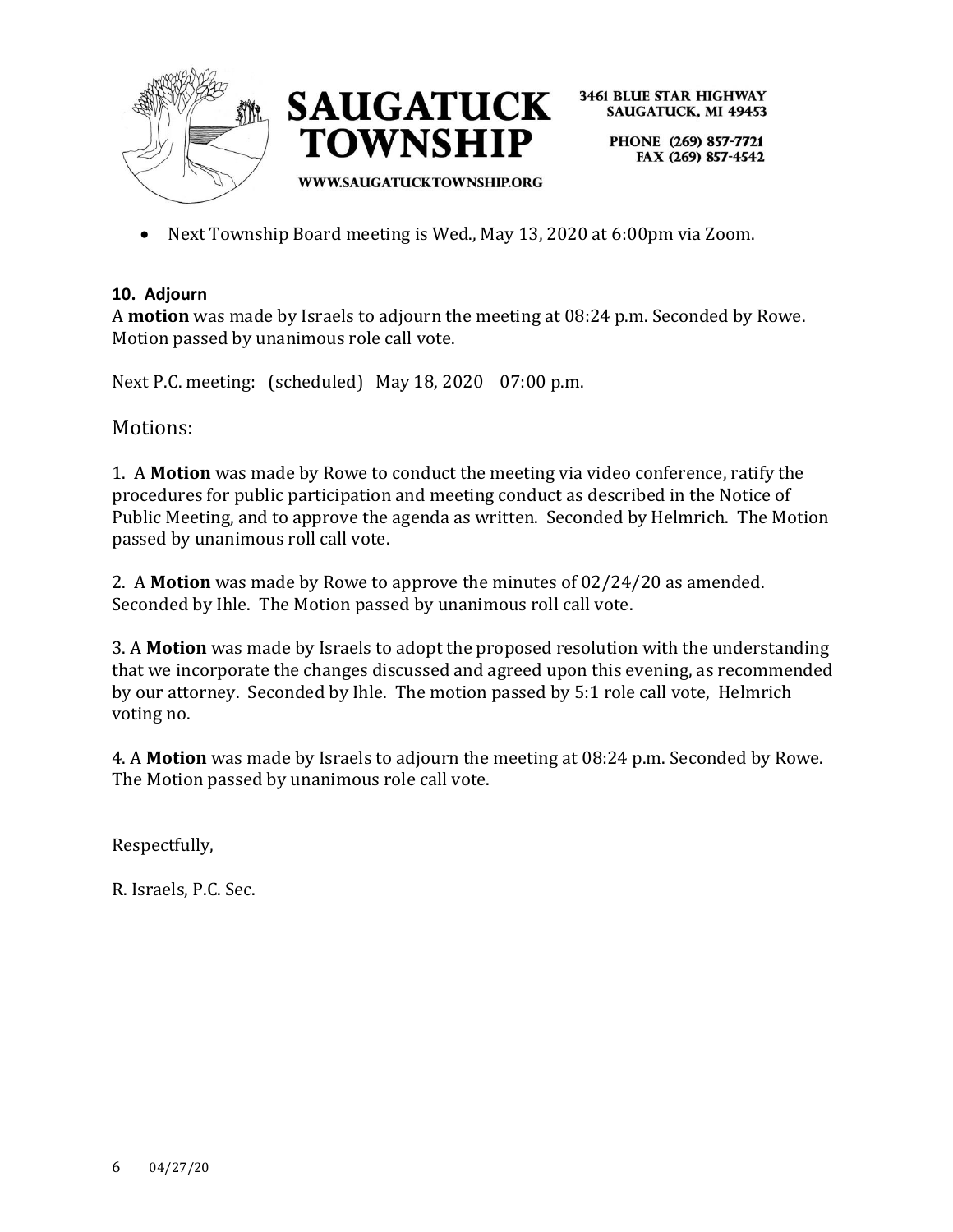



> PHONE (269) 857-7721 FAX (269) 857-4542

WWW.SAUGATUCKTOWNSHIP.ORG

## Attachment A





**WWW.SAUGATUCKTOWNSHIP.ORG** 

**3461 BLUE STAR HIGHWAY P.O. BOX 100 SAUGATUCK, MI 49453** 

> PHONE (269) 857-7721 FAX (269) 857-4542

| RE:          | Special Approval Use for Sand Mining (UPDATED) |
|--------------|------------------------------------------------|
| Date:        | April 21, 2020                                 |
| <b>FROM:</b> | Lynee Wells, Township Planner                  |
| TO:          | <b>Planning Commission</b>                     |

### **OVERVIEW:**

Mr. Chad Van Horn has submitted a request for Sand Mining per Section 40-740 of the Township Zoning Ordinance. The properties impacted by the request include: Parcel Numbers – 20-003-063-07, 20-003- 063-06, 20-003-063-05, 20-003-063-04, 20-003-063-17, 20-003-063-16, 20-003-063-15, 20-003-063-14, 20-003-065-05, 20-003-065-04, 20-003-065-03, 20-003-065-02, 20-003-063-13, 20-003-063-11, 20-003- 063-09, 20-003-063-08, 20-003-063-18

The parcels effected include approximately 47 acres in land area. This review and application is limited to a sand mining use only. This review and application does not include site condominiums, private roads, or other uses except for sand mining and removal of sand from the site.

This request was tabled at the February 24, 2020 Planning Commission meeting. The Planning Commission requested additional information, which has been provided by the Applicant.

We will also have the Township's Attorney Nick Curcio in attendance at the meeting. We have prepared this review memorandum as well as a resolution of approval in the packet for consideration by the Planning Commission. Additionally, you will find the applicant has revised the restoration plan and provided written correspondence related to various pending items, including hours of operation, truck routes, site restoration, driveways, and soil quality for your review.

I also wanted to remind the commission that Section 125.3205 of the Michigan Zoning Enabling Act of 2006 provides the authority and governance opportunities for the Planning Commission when considering natural resource extraction. There is limited control over mining operations. The Act provides that we can establish conditions for things dust control, truck loading hours, hours of operation, noise levels, etc. We can also revoke permits for non-compliance.

## **REVIEW:**

Section 40-693 governs Special Approval Uses generally, and Section 40-740 governs Sand Mining specifically

Sec. 40-740. - Soil pits, sand mines and quarries.

**(1) All Uses shall be established and maintained in accordance with all applicable state statutes and regulations. If any of the requirements of this subsection are less strict than those in applicable state statutes, the state requirements shall prevail.** 

Comment: There remain questions related to state permits and approval, namely EGLE permits which may be necessary when more than 3000 tons (2222 cubic vards) are removed, as well as lake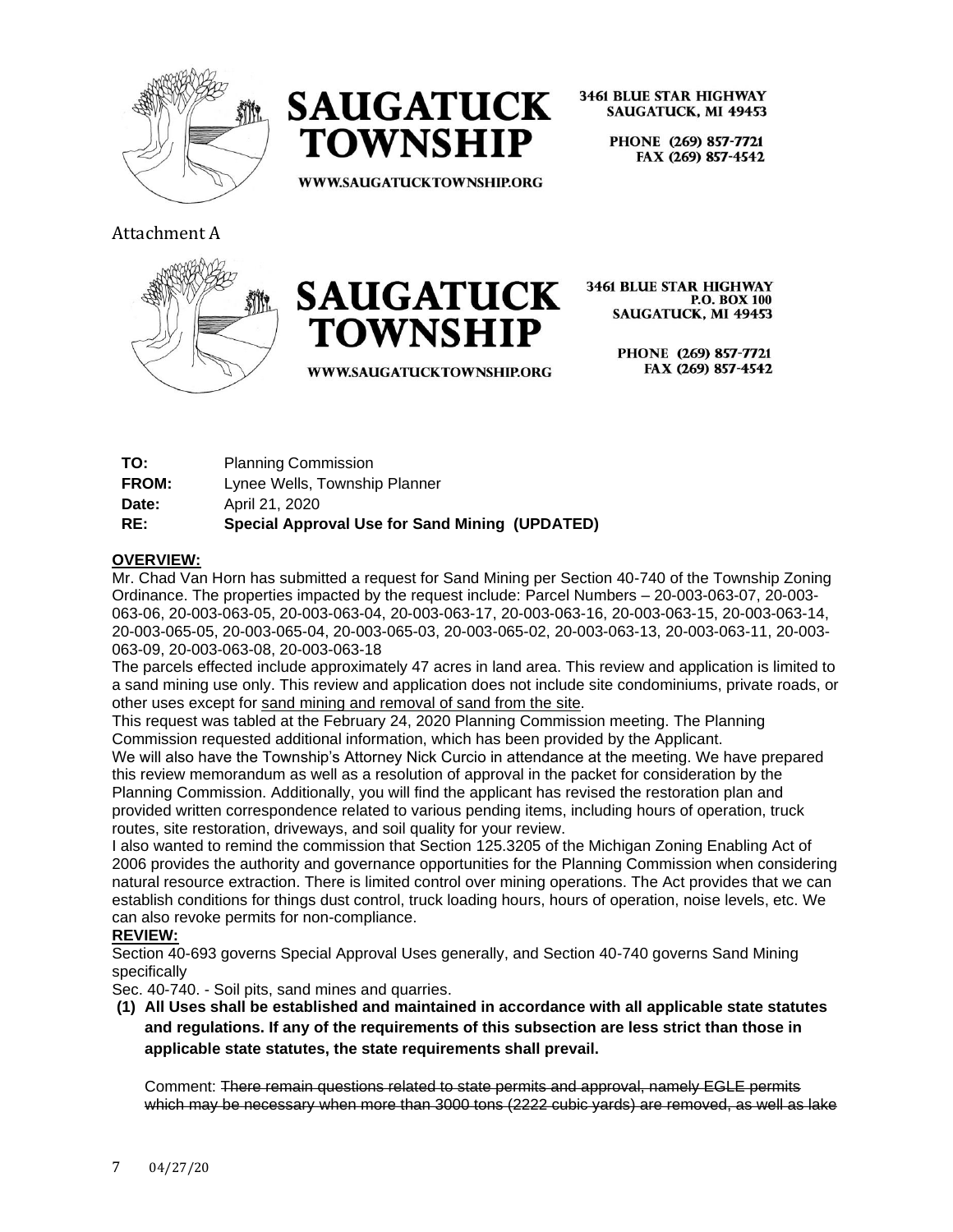



**SAUGATUCK, MI 49453** 

PHONE (269) 857-7721 FAX (269) 857-4542

**WWW.SAUGATUCKTOWNSHIP.ORG** 

creation over 5 acres. Additionally, a current SESC permit is needed from the Allegan County Health Department. Concerning the driveways, two are shown on the site, only the permit for the driveway on Blue Star Highway has been approved.

*UPDATE: The applicant has clarified that Blue Star Highway is the haul route. This has been confirmed by the Allegan County Road Commission who also require Blue Star Highway to be used as the driveway for hauling materials. The proposed resolution addresses this, as well as the requirement that permits be furnished to the Township, and that should/if the excavation exceed 5 acres, permits will be furnished to the Township.* 

**(2) No fixed machinery shall be erected or maintained within 50 feet of any property or Street or Private Road line. No cut or excavation shall be made closer than 50 feet to any Street or Private Road right-of-way line or property line in order to ensure sublateral support to surrounding property.** 

Comment: This standard is met. Mining limits are depicted on the site plan and these limits are more than 50' from any property line. It should be noted that no new private or public roads are depicted on the site plan.

**(3) Where a Use is determined by the Planning Commission to be a public hazard, the Use shall be enclosed by a security fence six feet or more in height for the entire periphery of the property or portion thereof so as to discourage trespassing.** 

Comment: The applicant has not provided any indication of fencing or gates to the site. The Planning Commission should discuss security measures with the applicant.

*UPDATE: The applicant has placed signage not less than every 275' on the site around the pond. Further, a gate has been installed at the Blue Star Highway driveway. The applicant has also offered to place four signs at the driveway (two for trucks, two at the Blue Star Trail) to notify passersby of truck traffic and truck traffic of trail users. A condition has been added to the proposed resolution.* 

**(4) No Building shall be erected on the premises except as may be permitted in this chapter or except as temporary shelter for machinery and a field office subject to approval by the Planning Commission.** 

Comment: No buildings are proposed to be erected on the site.

**(5) The Planning Commission shall establish routes for truck movement to and from the site in order to minimize the wear on Streets and to prevent hazards and damage to properties in the community. That portion of access roads within the area of operation shall be provided with a dust-resistant surface.** 

Comment: The applicant has stated that Blue Star Highway will be used as the haul route. A gravel drive approach is required by the Allegan County Road Commission for dust control.

### **(6) All permitted installations shall be maintained in a neat, orderly condition to prevent injury to property, persons, or the community in general.**

Comment: The Planning Commission may wish to require a performance bond to ensure compliance with a site reclamation plan, and the repair and replacement of any damaged portions of the Blue Star Trail.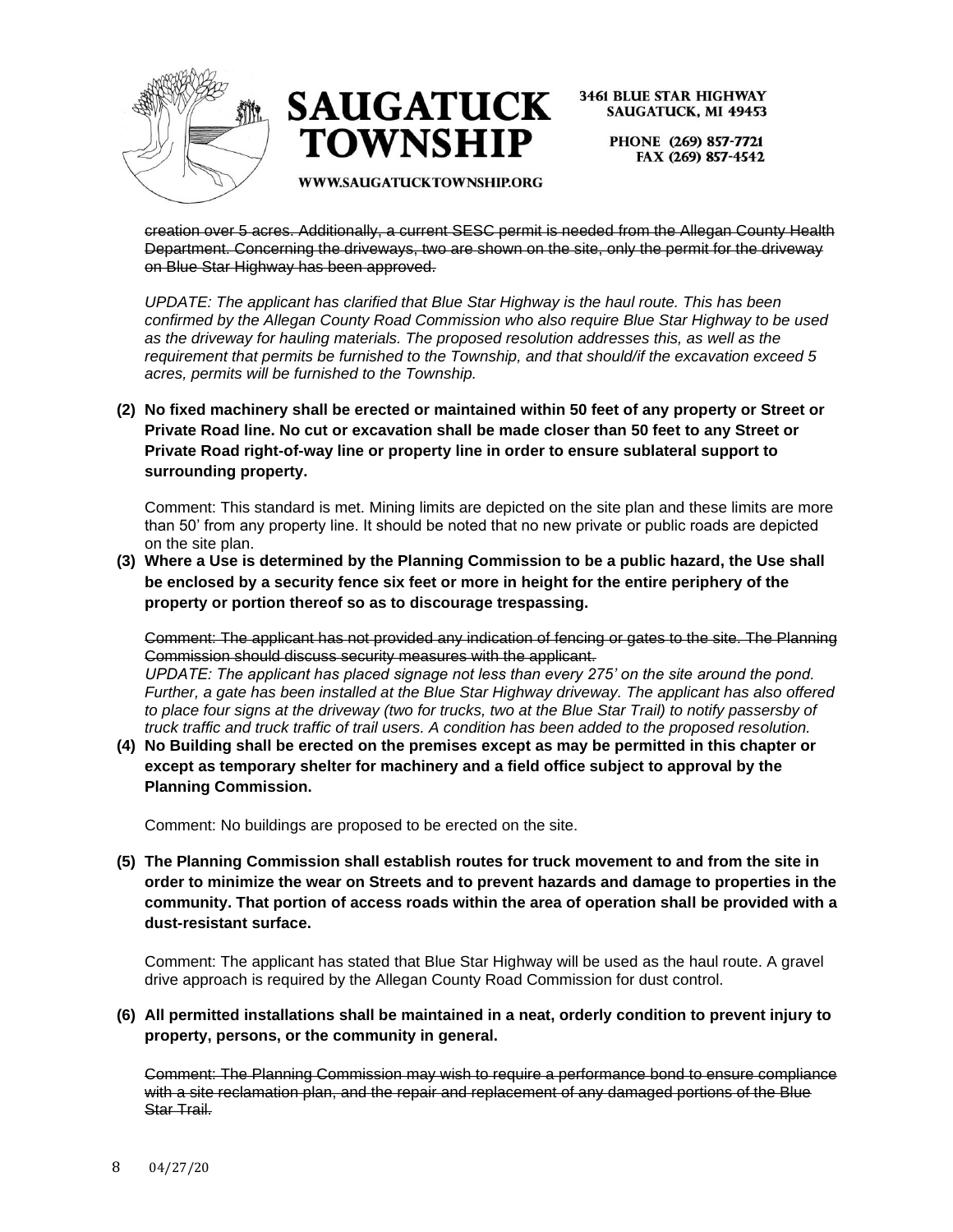



> PHONE (269) 857-7721 FAX (269) 857-4542

WWW.SAUGATUCKTOWNSHIP.ORG

*UPDATE: A condition has been added to the proposed resolution that a bond in the amount of \$100,000 shall be provided, as well as requirements that the Blue Star Trail be maintained and repaired. Please see the proposed resolution.* 

**(7) Proper measures, as determined by the Planning Commission, shall be taken to minimize the Nuisance of noise and flying dust or rock. Such measures may include, when considered necessary, limitations upon the practices of stockpiling excavated material upon the site.** 

Comment: The existing stockpiles are 70' in height. The Planning Commission may wish to discuss with the applicant measures to ensure sand and dust do not cause a nuisance to adjacent properties.

*UPDATE: The required buffering and maintaining the landscape buffer has been proposed as dust control for the site. A condition has been added to the resolution requiring this be maintained per the site plan.* 

**(8) When excavation and removal operations or either of them are completed, the excavated area shall be graded so that no gradient in disturbed earth shall be steeper than a slope of 3:1 (horizontal-vertical). A layer of arable topsoil of a quality approved by the Zoning Administrator shall be spread over the excavated area, except exposed rock surfaces or areas lying below natural water level, to a minimum depth of four inches in accordance with the approved contour plan. The area shall be seeded with perennial grasses and maintained until the area is stabilized and approved by the Planning Commission.** 

Comment: A site restoration plan has not been provided to indicate the restoration of the site with top soil, finished grades, nor seeding. This plan shall be provided for review to determine compliance with this standard. A note has been added to the discussion list at the end of this memorandum.

*UPDATE: The applicant has provided a Site Restoration Plan and has provided that the site will be restored within 36 months from the date of approval. Please see the proposed resolution.* 

### **(9) The Planning Commission, in granting a Special Approval Use, may require the posting of a bond or other assurance that the requirements in subsection (8) of this section shall be met.**

Comment: The Planning Commission may wish to require a performance bond to ensure the site is restored per a site restoration plan (yet to be submitted). The overall development plan is not a restoration plan, and this review does not include analysis of future building sites or private roads. A performance bond shall also include costs associated with periodic repairs and eventual replacement of the impacted portions of the Blue Star Trail.

*UPDATE: A condition has been added to the proposed resolution that a bond in the amount of \$100,000 shall be provided, as well as requirements that the Blue Star Trail be maintained and repaired. Please see the proposed resolution.* 

### **Section 40-693**

**1. Will the Special Approval Use be designed, constructed, operated, and maintained in a manner harmonious with the character of the surrounding area?**